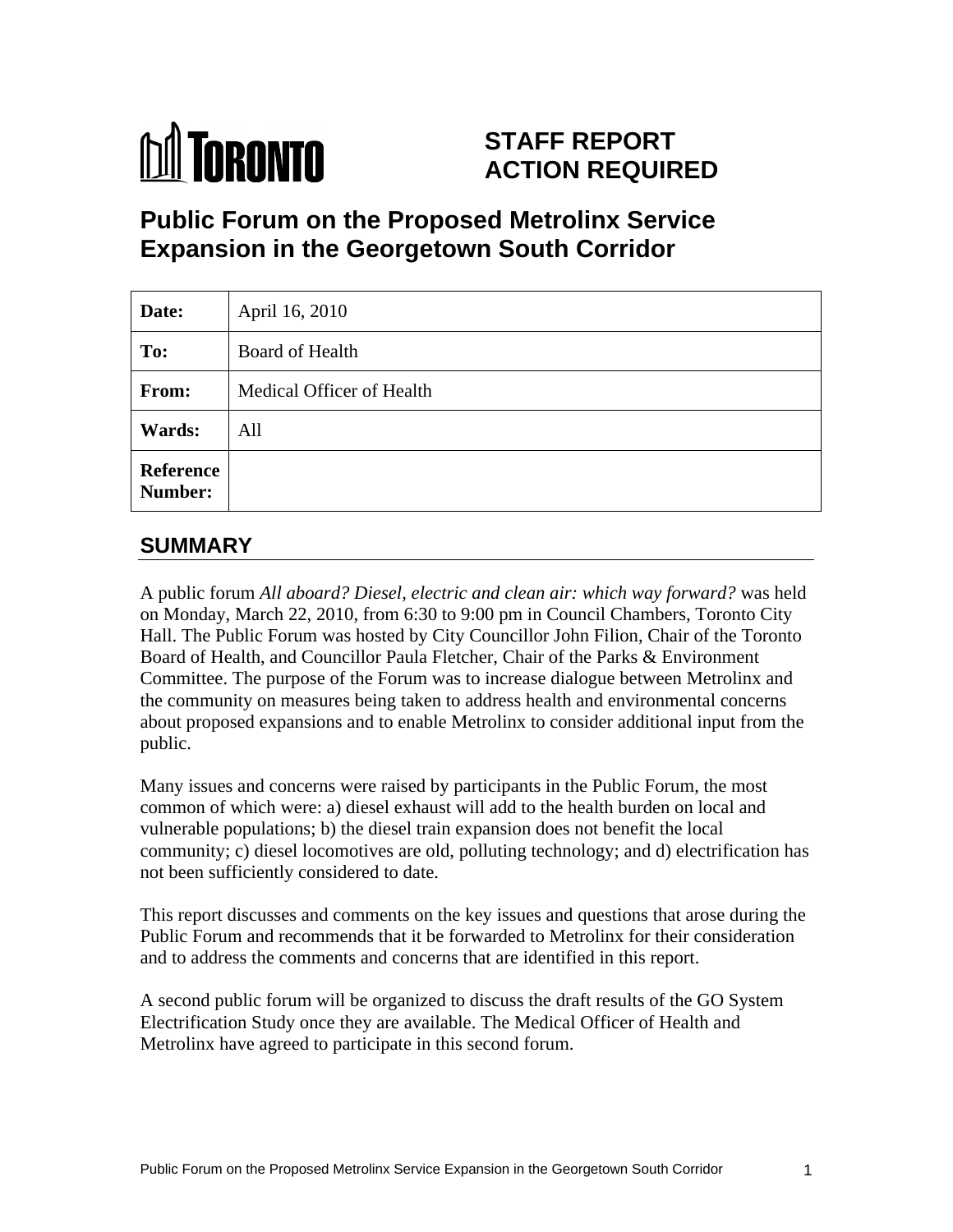# **RECOMMENDATIONS**

#### **The Medical Officer of Health recommends that:**

- 1. the Board of Health forward this report to Metrolinx to address the comments and concerns raised at the Public Forum and identified in this report;
- 2. the Board of Health forward this report to the Parks & Environment Committee for information; and
- 3. the Board of Health forward this report to the Toronto District School Board, the Toronto Catholic District School Board, the Ontario Minister of the Environment, the Ontario Minister of Transportation, the Member of Provincial Parliament for York South-Weston, and the Member of Provincial Parliament for Davenport.

#### **Financial Impact**

There are no financial impacts from the adoption of this report.

### **DECISION HISTORY**

On November 16, 2009, the Medical Officer of Health (MOH) presented a staff report updating the Board of Health on information about Metrolinx' proposed train service expansion on the Georgetown South Corridor ("Georgetown Expansion") and Union- Pearson Rail Link ("Air-Rail Link") that was made available as part of Ontario's Transit Project Assessment Process.

The Board of Health requested that the Ontario Minister of the Environment ask Metrolinx to defer purchasing diesel locomotives for the proposed expansion until additional data, including the revised mitigation plan and results of the GO System Electrification Study, are made available for public consideration and comment, and for review by the Minister. The Board also urged Metrolinx to strengthen the GO System Electrification Study.

The Board also requested the Chairs of the Board of Health and the Parks and Environment Committee to consider holding a public forum in the Council Chamber as soon as possible, and that they invite the Minister of the Environment or his designate, and the President and CEO of Metrolinx to attend this meeting. This report provides highlights from the public forum *All aboard? Diesel, electric and clean air: which way forward?*, which was held on Monday, March 22, 2010, from 6:30 to 9:00 pm in Council Chambers, Toronto City Hall.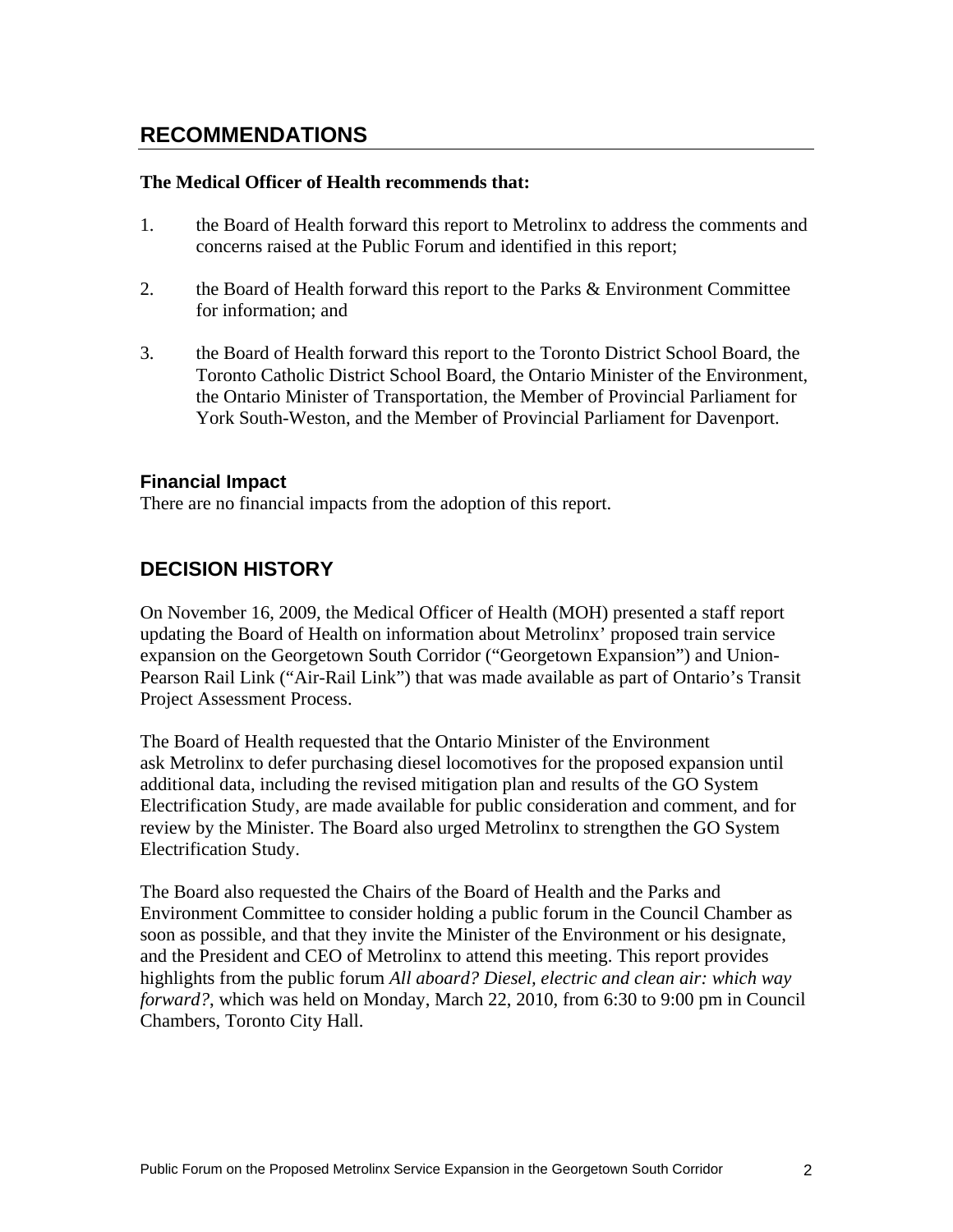# **ISSUE BACKGROUND**

The transit project proposed by Metrolinx consists of a number of changes to the GO Georgetown South corridor that will permit all-day, two-way express, as well as local train service. The project is the first in a number of regional rail expansions planned by Metrolinx in the coming decades. The two main elements of this first project are:

- A Georgetown Expansion, which will accommodate increased rail traffic from the GO Barrie, Bolton, Georgetown and Milton lines; and
- A separate, private spur line to the airport, which will be used to provide the Air- Rail Link service between Lester B. Pearson International Airport and Union Station.

Expanded service on the Georgetown corridor and the Air-Rail Link is expected to begin in 2015. The Georgetown Expansion, Air-Rail Link, plus existing train traffic have been projected by Metrolinx to result in 301 to 464 diesel trains per day on the corridor in the long term. Currently, approximately 50 trains run on this corridor every day.

The environmental impact of the project was assessed under Ontario's new Transit Project Assessment Process (TPAP) and the Federal Environmental Assessment (EA) process. Metrolinx' studies predicted adverse air quality and human health impacts in the adjacent communities from exposure to the exhaust from diesel locomotives. The use of diesel locomotive technology for Metrolinx' planned expansion of regional passenger rail service on the Georgetown South Corridor has been approved under both the Provincial

and Federal assessment processes.<br>The Medical Officer of Health (MOH) has expressed concerns about the predicted air quality and human health impacts. He has also expressed concern that a diesel-rail expansion on the Georgetown South Corridor could set a precedent for other rail projects, and undermine the impetus for electrification of this and other rail expansions in the region. The affected community has also expressed concerns about the potential health impacts of diesel exhaust from increased train traffic through residential neighbourhoods and near sensitive land areas such as schools.

Members of the community have called for electrification of the line to mitigate diesel emissions, and the MOH has stated that electrification is the option that most clearly addresses the predicted air quality and health impacts for adjacent populations.

# **COMMENTS**

The Public Forum held March 22, 2010 was hosted by Councillor John Filion, Chair of the Toronto Board of Health, and Councillor Paula Fletcher, Chair of the Parks & Environment Committee. The purpose of the Forum was: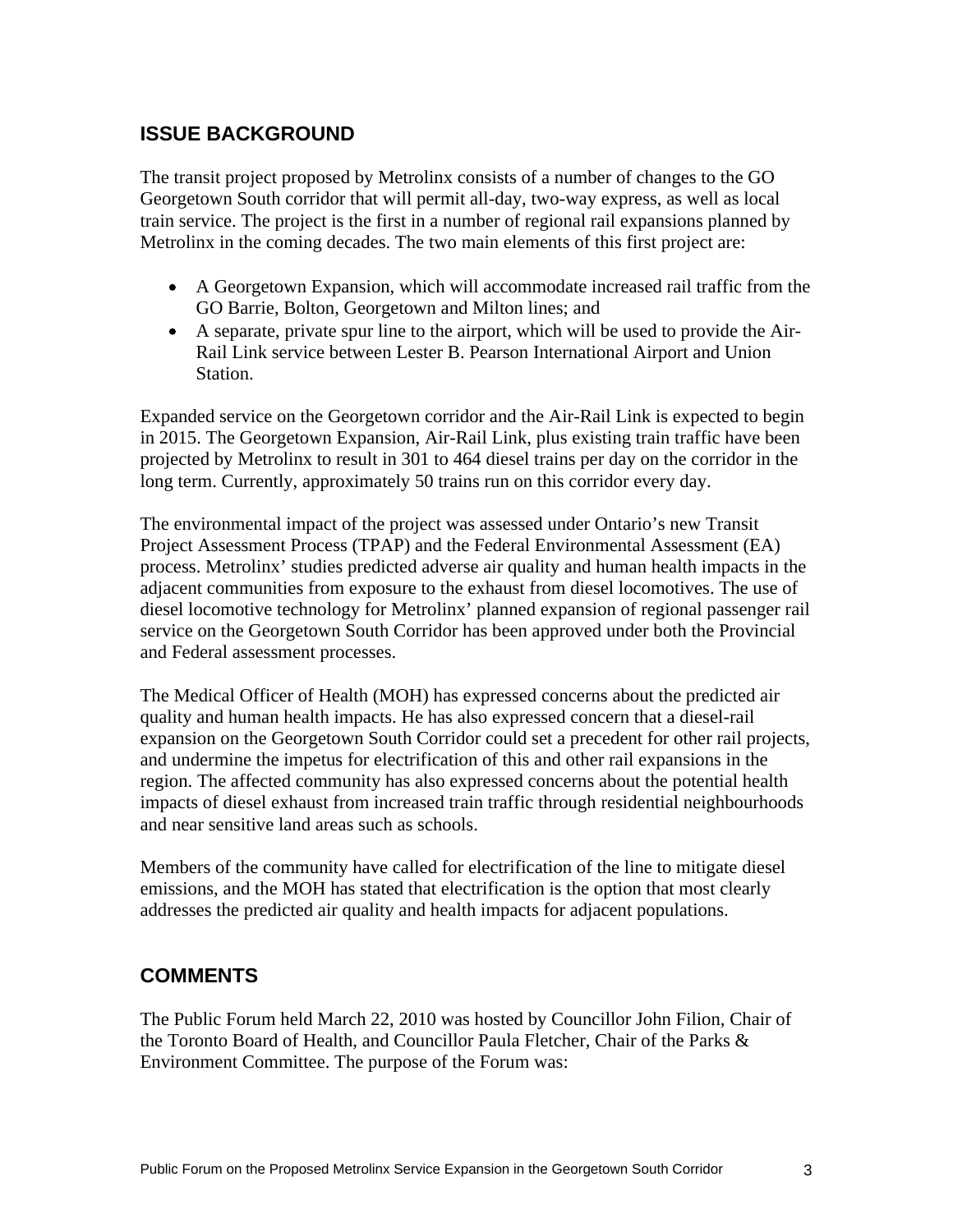- To increase dialogue between Metrolinx and the community on measures being taken to address health and environmental concerns; and,
- To enable Metrolinx to consider additional input from the public.

The main themes that surfaced during the Public Forum are summarized in this report. A summary of the questions and concerns raised at the Public Forum is provided in Attachment 1.

# **Overview of Event**

The format of the Public Forum consisted of brief presentations from an expert panel, followed by a panel discussion, and a question and answer period with members of the audience. The panel was moderated by Eva Ligeti, the Executive Director of the Clean Air Partnership. The expert panellists were:

- Gary McNeil, Executive Vice President of Metrolinx;
- Prof. Christopher Kennedy, transportation infrastructure expert; and,
- Dr. David McKeown, Toronto Medical Officer of Health.

The Honorable John Gerretsen, Ontario's Minister of the Environment, or his representative, was invited, but declined to participate in the event.

The panellists highlighted the importance of high quality, sustainable transit for the City. Mr. McNeil described the planned updates to GO's fleet of locomotives and new, realistic train volume projections for the Georgetown South Corridor. Professor Kennedy outlined the four pillars of sustainable urban transportation, and Toronto's progress in achieving them. Finally, Dr. McKeown discussed the need for transportation projects that do not require a trade off between public health and public transit, and the importance of setting a precedent for health-protective transit projects.

# **Concerns Raised at the Public Forum**

During the discussions that followed the panel presentations, many issues and concerns were raised. The most commonly expressed concerns are described and commented on below.

#### **a) Diesel exhaust will add to the health burden on local and vulnerable populations**

Members of the public and elected representatives who spoke at the Public Forum expressed a common viewpoint that the potential air quality and health impacts from increased diesel exhaust emissions in communities adjacent to the Georgetown South Corridor are unacceptable. Several speakers were concerned that their communities already have higher than average burdens of ill-health and environmental pollution, and yet these are some of the communities adjacent to the Georgetown South Corridor that will have to bear the adverse air quality and health impacts of the proposed expansion.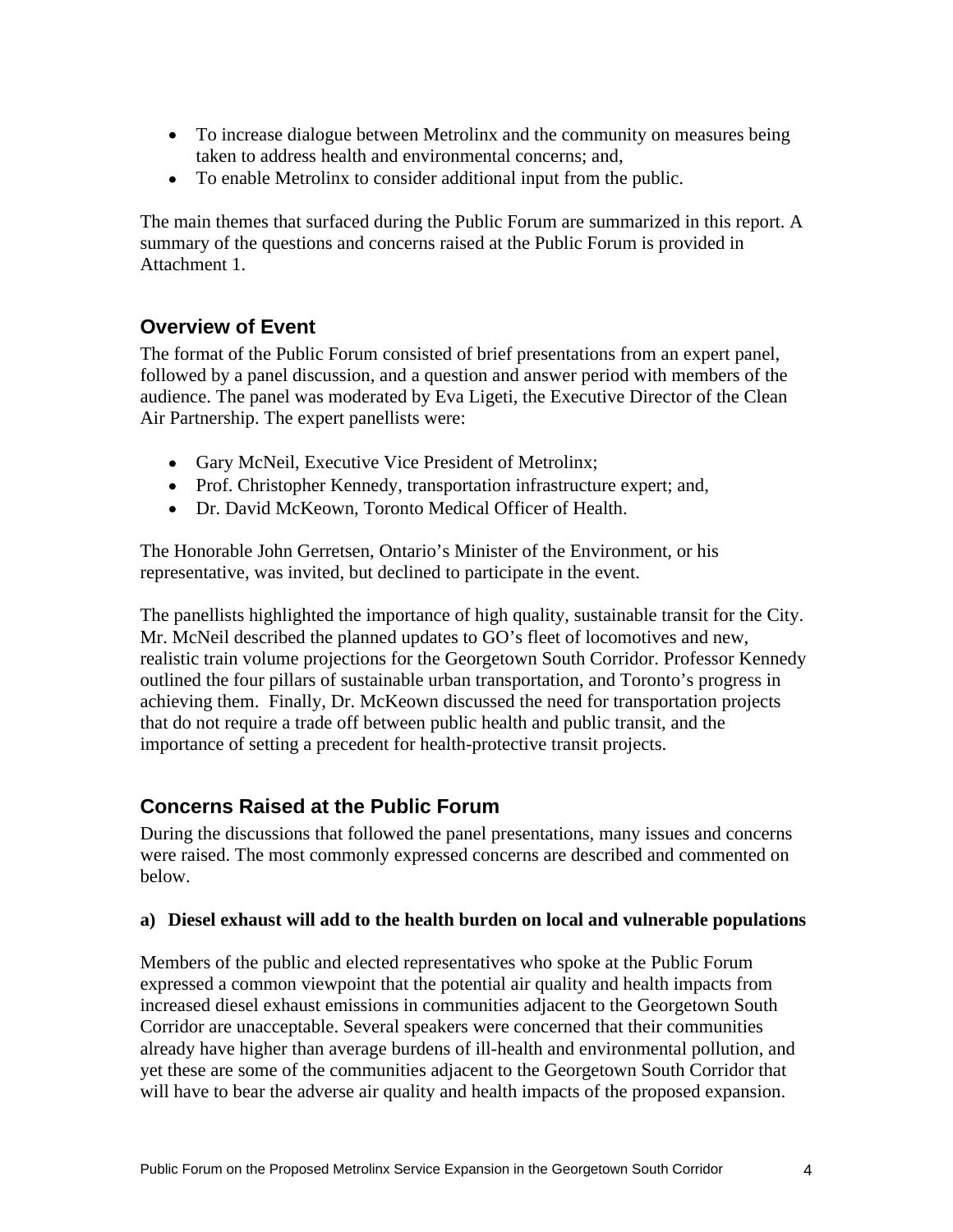Other speakers called attention to the many residents of adjacent communities who are vulnerable to additional adverse impacts, and who did not have the capacity to attend the Forum.

Metrolinx and the Ontario Ministry of the Environment have previously argued that the increase in diesel exhaust pollution resulting from the project will be more than offset by the number of cars taken off the road. Metrolinx' screening-level assessment of the impact of the project on regional air quality estimated greenhouse gas emissions reductions of 0.23 to 0.5 megatonnes  $CO<sub>2</sub>$  equivalents. However, the assessment did not attempt to determine if the project will result in reductions in emissions of criteria air contaminants. Given that the potential for a net improvement in regional air quality was not evaluated, it is not clear that one will take place, or that it is sufficiently large to justify the reductions in local air quality.

#### **b) Diesel train expansion does not benefit the local community**

Many speakers felt that new and expanded rail services can and should provide economic benefits to the communities they pass through. However, because the planned service expansion will be polluting, noisy and will stop infrequently, they felt that it will not provide those economic benefits, and may be detrimental to these communities. One of the chief concerns is the limited number of stops that the new and expanded services will make: when the contract of the contract of the contract of the contract of the contract of the contract of the contract of the contract of the contract of the contract of the contract of the contract of the contract of the

- The Air-Rail Link will make only two stops between Union Station and the airport (at the Bloor and Weston GO Stations); and,
- No new stations on the Georgetown South Corridor are included in the proposed project (although project design could allow for a future Eglinton Station and a possible future Woodbine Station).

The communities through which the new and expanded services pass through are predicted to receive increased air pollution, increased health risk, and may also experience loss of property value and reversal of the revitalization of their communities. Members of the public asked how the current proposal could be made into an economic boon for the communities the trains will pass through. They also suggested that the air rail link be combined with the downtown relief line to better serve communities that urgently need improved transit.

#### **c) Diesel is old, polluting technology**

Diesel is the dominant locomotive technology in North America, and it represents the *status quo* for many rail operators. However, every type of diesel locomotive emits diesel exhaust, which has known environmental and health impacts. Members of the public and elected representatives pointed out that electric rail service has been adopted in many cities across North America and around the world. Electric rail is a demonstrably viable technology. Electric locomotives do not produce any direct air emissions, and have the potential to provide zero-emissions transportation if electricity is generated from renewable sources such as solar and wind energy. Electric locomotives also offer many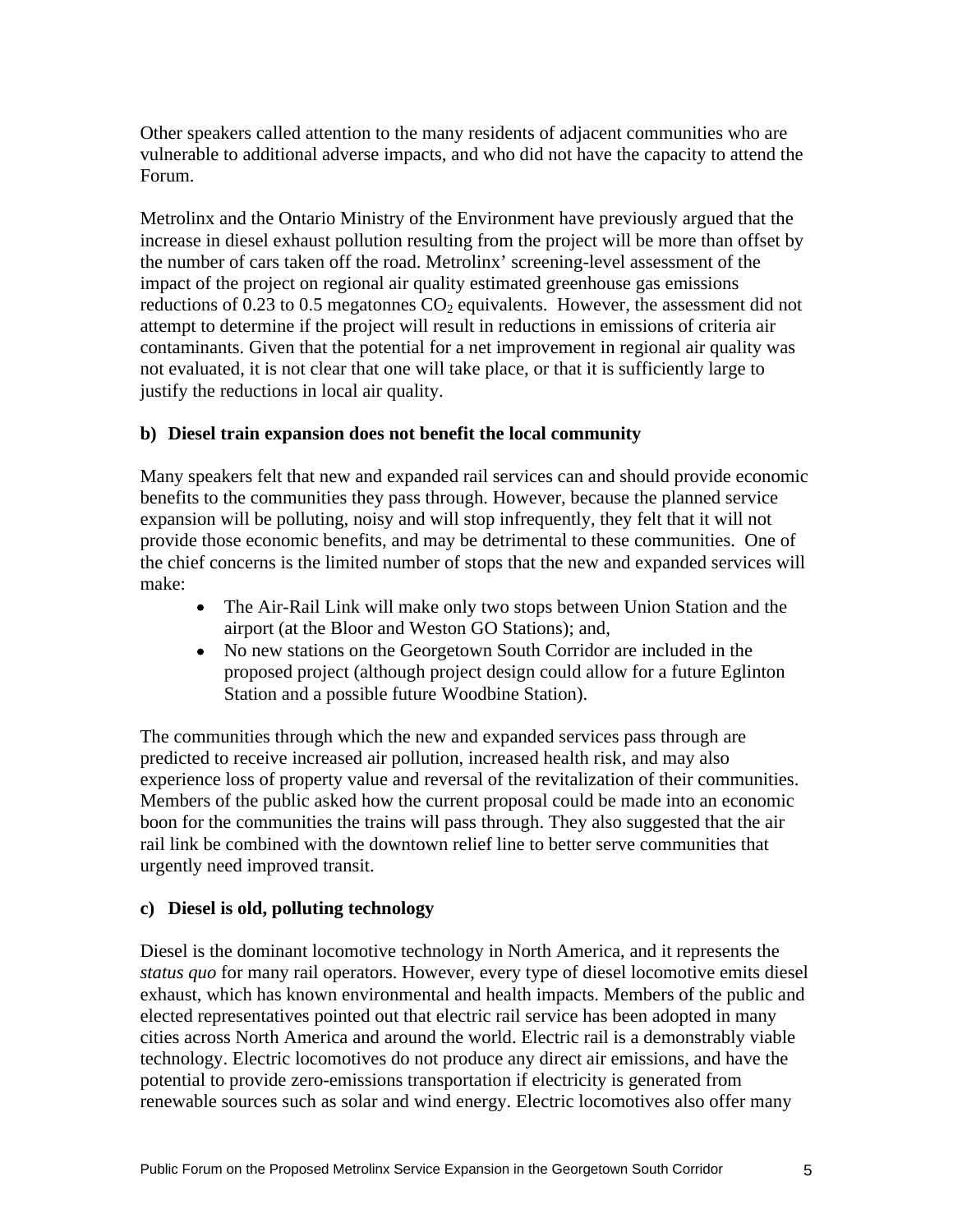other advantages relative to diesel locomotives, including the potential for greater speed, faster acceleration and deceleration, and improved energy efficiency.

#### **d) Electrification has not been seriously considered to date**

The region has made only slow progress in developing a sustainable transportation system. Electrification of commuter rail services was judged a viable option in many other jurisdictions around the world, yet the GSSE and UPRL were planned as diesel expansions from the start. This planning decision is counter to the consensus in the community and local government asking for electrification of the Georgetown South Corridor. One member of the public challenged Metrolinx to build an electrified train system from Pearson Airport to Union Station in time for the PanAm Games as a way of "welcoming the world" to Toronto using clean and modern technology. Such a project would show the true future of transit, rather than a variation on an old technology. Very large costs have been cited as a barrier to electrification, yet members of the public state that the amounts quoted change and are not supported by publicly available data.

Obtaining adequate and stable financing for electrification seems to be a key issue that could potentially be addressed with some creative thinking. Metrolinx has stated that they do not want to spend money on electrification without a solid evidence basis for it, but forum participants point out that they seem to be proceeding with spending on a diesel expansion without a formal evidence basis for that technology.

The GO System Electrification Study was commissioned by Metrolinx to provide this evidence basis for the Georgetown South Corridor and the entire GO rail system. The study is expected to be completed in December 2010. It is intended to provide a comprehensive and detailed analysis of the net costs and benefits for diesel, electric and other locomotive technologies related to: (a) capacity and service impacts; (b) environmental and health impacts; (c) community and land use impacts; (d) economic impacts; and (e) system costs, funding, financing and delivery. The study has significant potential to clarify and inform decision-making on train technology choices.

# **New Information**

During the panel presentations, and as part of the responses to questions, the expert panellists provided some new information to the audience. The new information from the Forum and its implications are discussed below.

#### **a) No final decision point**

Mr. McNeil indicated that there will be no final decision point at which a locomotive technology is finally and irrevocably selected. As technologies develop and the current locomotive fleet ages, Metrolinx is constantly upgrading their fleet. This is positive, but does not negate the arguments that (a) expanding service using diesel technology, then upgrading to electric later may be more costly than upgrading from the beginning; and (b) expanding service using diesel technology may set a negative precedent.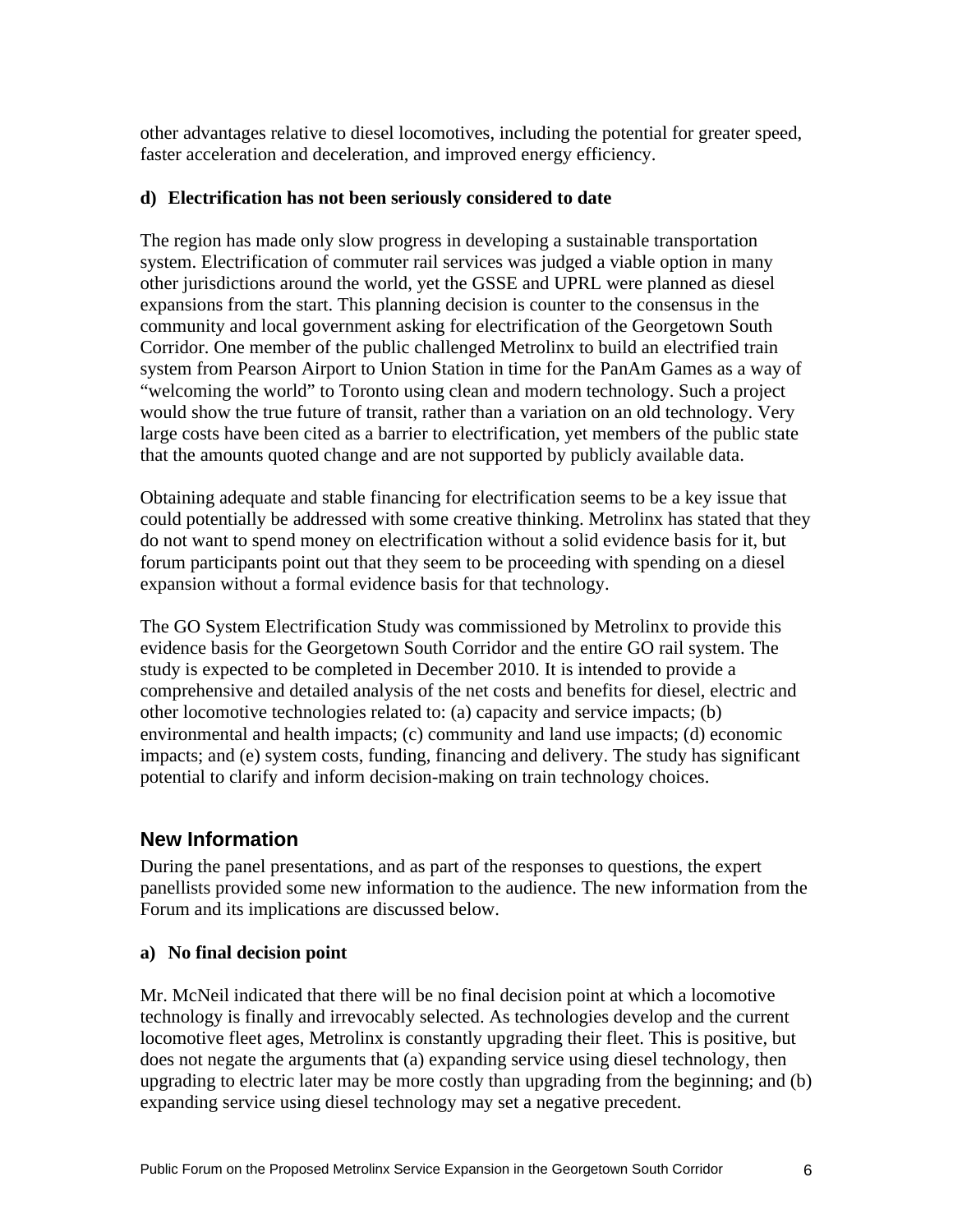#### **b) Emissions less than predicted**

Mr. McNeil indicated that emissions will be less than initially predicted. The reasons for this are that train volumes will be less than projected, at least until 2020, and that certain trains will use Tier 4 compliant, lower-emitting locomotives. Mr. McNeil believes that with these changes to the proposed project, the air quality and health impacts will be very minimal and comparable to electric. Updated predictions of the impacts that reflect these changes will be provided by the supplemental human health studies required by the Ontario Minister of the Environment.

#### **c) Reduction in transportation emissions unlikely**

Both Mr. McNeil and Professor Kennedy indicated that it is very unlikely that the region will achieve a reduction in overall transportation emissions through this project. Population growth tends to increase transportation demand, and transit expansions can help to manage that demand. By managing increasing transportation demand with transit, the rate of increase in transportation emissions is reduced. Research from the Victoria Transport Policy Institute suggests that expanded transit service tends to reduce traffic congestion on parallel roadways.<sup>1,2</sup> As the City grows, it is likely that this reduced congestion will contribute to reductions in the rate at which transportation emissions increase.

#### **d) Commuter not local service**

Mr. McNeil described GO's focus as providing transit service to long-distance, interregional commuters, rather than to local customers. GO's preference has been that stations be relatively widely spaced to keep speed up and overall trip duration down. This focus, rather than any issues of technology, is GO's reason for limiting the number of stops on the Georgetown South Corridor.

## **Actions and Commitments**

Throughout the discussion, Gary McNeil indicated that answers to many of the questions posed by members of the audience would be determined through the GO System Electrification Study. A number of other questions were not fully addressed during the discussion. It was noted that the Medical Officer of Health would prepare a report of the meeting, including questions that would be presented to Metrolinx for their consideration and response. The Medical Officer of Health would also keep track of the questions that Metrolinx indicated would be addressed through the GO System Electrification Study, and assess their response.

A second public forum was suggested to discuss the draft results of the GO System Electrification Study when they are made available for public review. Metrolinx agreed to participate in a second public forum. The Medical Officer of Health will also participate in a second public forum and provide logistical support as required.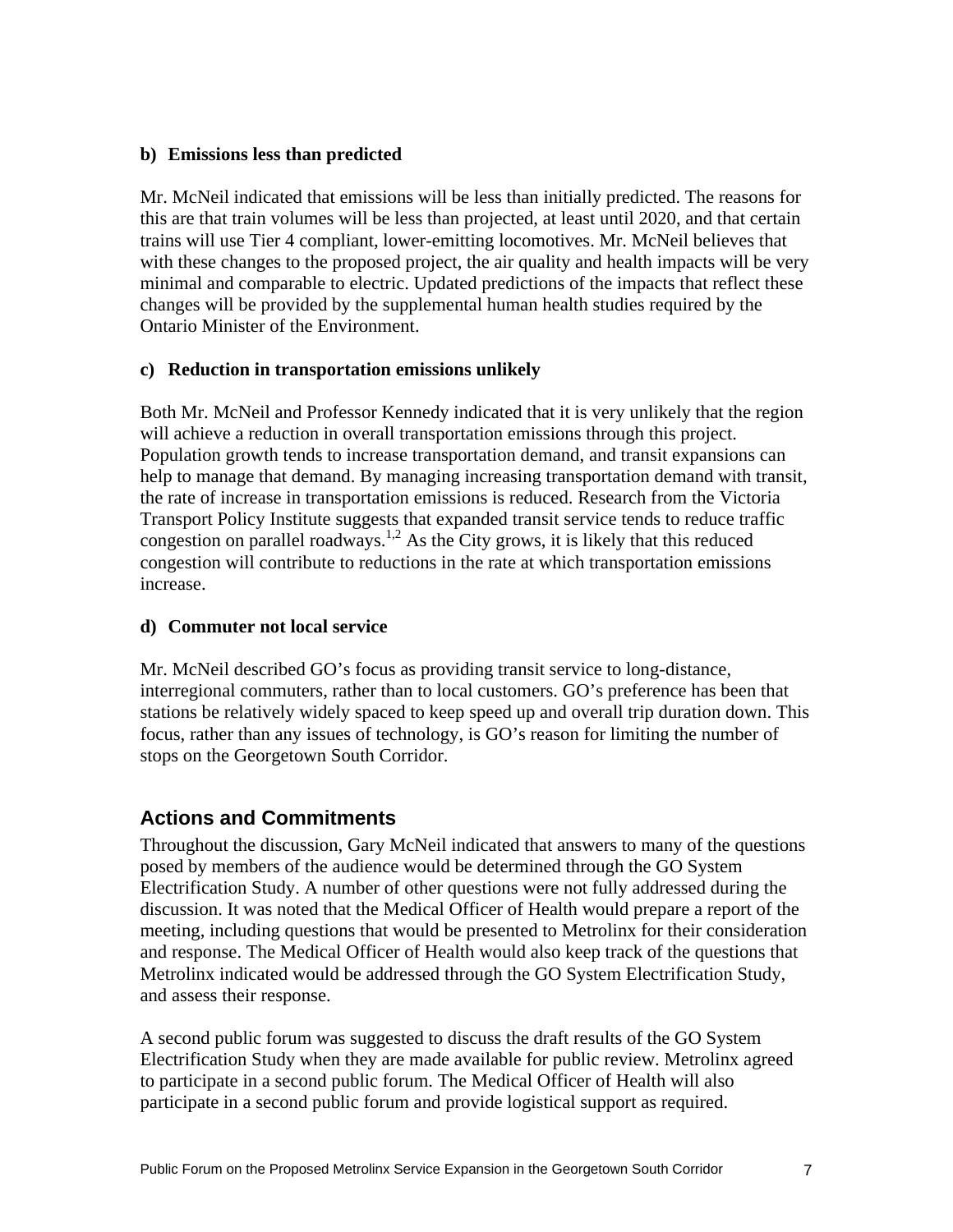# **CONCLUSIONS**

The Public Forum successfully served as a venue for members of the public and elected representatives to air their concerns about the proposed Georgetown Expansion and Air Rail Link. It is recommended that this report be forwarded to Metrolinx for their consideration and response. A second forum will be organized, once the GO System Electrification Study is complete, to gather further input from the local community.

## **CONTACT**

Monica Campbell **Carol Timmings** Carol Timmings Manager, Environmental Protection Office Interim Director, Planning & Policy Toronto Public Health Toronto Public Health Phone: 416-338-8091 Phone: 416-392-7463 Fax: 416-392-7418 Fax: 416-392-0713 Email: mcampbe2@toronto.ca Email: ctimming@toronto.ca

## **SIGNATURE**

Dr. David McKeown Medical Officer of Health

# **ATTACHMENTS**

Attachment 1: Public Forum: *All aboard? Diesel, electric and clean air: which way forward?* Summary of Questions and Concerns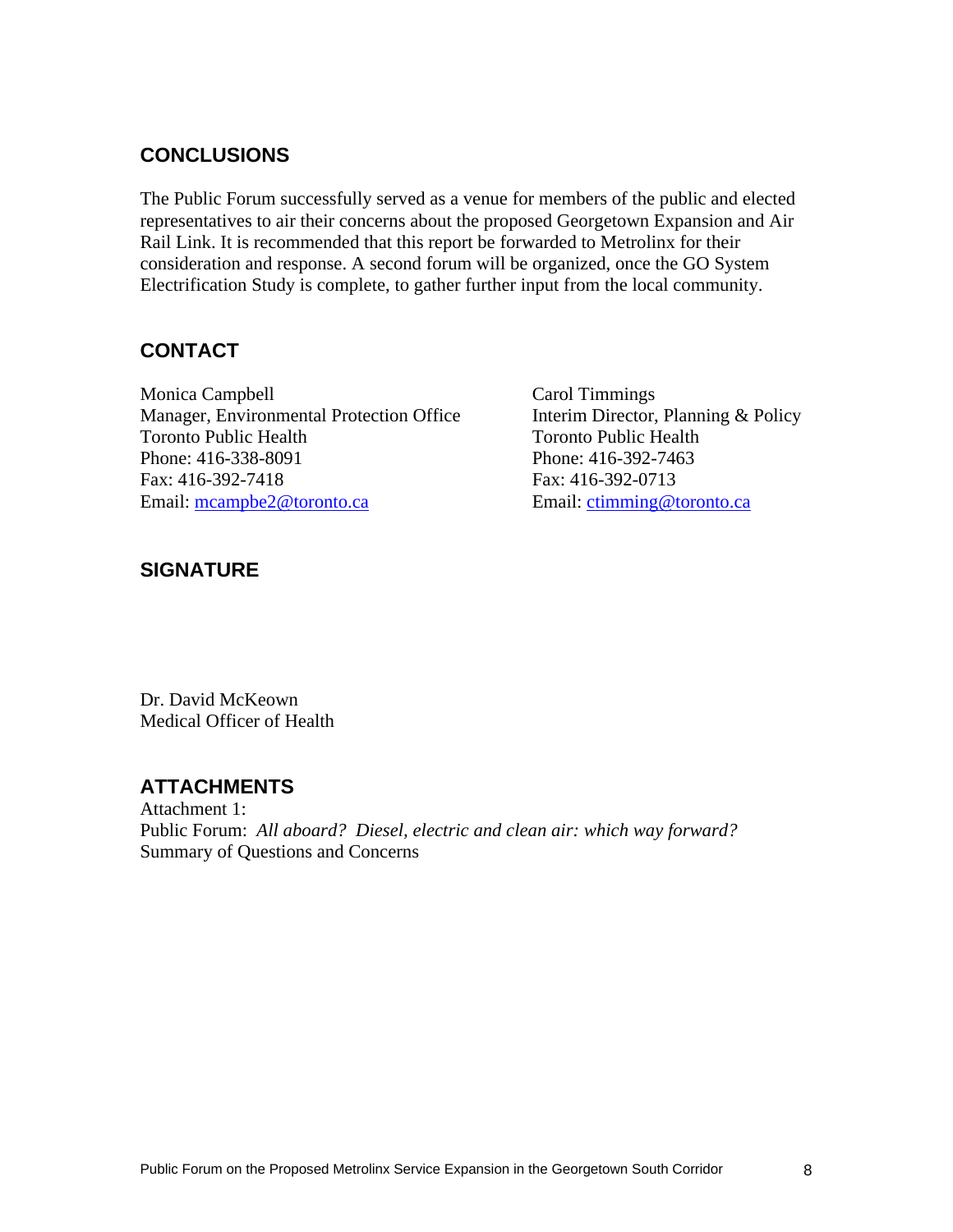# **Attachment 1 Public Forum: All aboard? Diesel, electric and clean air: which way forward? Summary of Questions and Concerns**

The Public Forum, *All aboard? Diesel, electric and clean air: which way forward?*, was held on Monday, March 22, 2010, from 6:30 to 9:00 pm in the Council Chambers, Toronto City Hall. The purpose of the Forum was:

- To increase dialogue between Metrolinx and the community on measures being taken to address health and environmental concerns; and,
- To enable Metrolinx to consider additional input from the public.

The Forum was attended by several hundred members of the public and the following elected representatives: Kathleen Wynn, the provincial Minister of Transportation; local MPPs Laura Albanese (York South-Weston) and Tony Ruprecht (Davenport); and, local City Councillors Adam Giambrone (Davenport), Frances Nunziata (York South-Weston), Joe Pantalone (Trinity-Spadina) and Gord Perks (Parkdale-High Park).

#### **Questions and Concerns**

The questions and concerns that were expressed at the Public Forum have been grouped by theme.

Diesel exhaust will add to the health burden on local and vulnerable populations:

- Many people expressed concern about the health impacts associated with diesel trains. Some felt that the people most impacted by the diesel rail expansion do not have the capacity to attend the Public Forum. These people are members of vulnerable populations (such as children, the elderly, people of low income and visible minorities) and those who already bear a higher environmental burden. What does Metrolinx have to say to these people who will be impacted by emissions from the proposed diesel expansion?
- How will children be impacted by emissions from the proposed diesel expansion?
- How will the cumulative risks of all nearby transportation corridors be considered?
- How can governments base decisions on Metrolinx' studies when they contain inaccuracies and are not supported by engineering reality?
- How can the impacts of the proposed diesel expansion be predicted when the locomotive model to be used for the Union-Pearson Rail Link (UPRL) is still undecided?
- Will the Electrification Study consider the costs of providing health care to individuals affected by diesel exhaust that will be saved through electrification?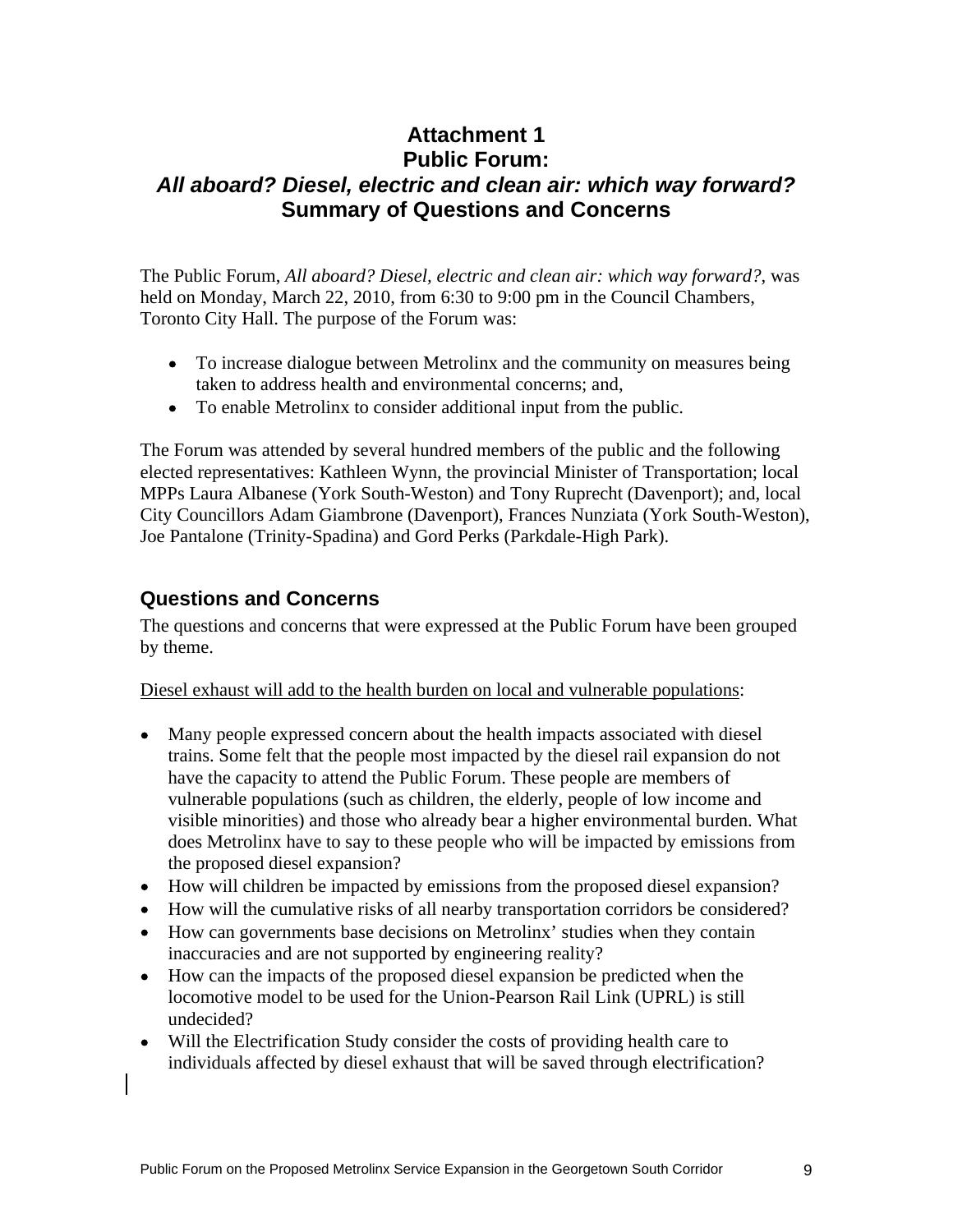#### Diesel train expansion does not benefit the local community:

- Will this project not simply promote more train trips through the local community by expanding capacity for regional travel?
- How can the current proposal be made to benefit the communities the trains will pass through?
- Could the air rail link be combined with the downtown relief line to provide better local service?
- Could the number of stops be increased without sacrificing speed by using electric locomotives?
- Is completion of the railpath threatened by lack of funding and political will?
- Will the impact on real estate values be considered in the electrification study?
- Why is it necessary to build four new tracks if there will not be large increases in the number of GO trains for many years?
- Why will the UPRL be privately operated and cost \$22 per fare?
- Is the proposed expansion being rammed through for the PanAm Games?
- Will the UPRL trains run all day?

#### Diesel is old, polluting technology:

- Aren't electric locomotives preferable to diesel in terms of energy consumption and price fluctuations for fossil fuels?
- Doesn't accounting for the benefits of electrification show that an electric expansion is not much more expensive than diesel?
- What are the costs to the public purse of expanding the diesel system now followed by later electrification, compared to electrifying now?
- Ontario should invest in hydroelectric generation and then in electrically powered transit.

#### Electrification has not been seriously considered to date:

- Given that electric trains are used all over the world, why was electrification of this project not considered from the beginning?
- Why was diesel initially selected for this project?
- Why are so many expensive studies needed?
- How much is the community consensus for electrification worth to various levels of government?
- Would Metrolinx use the UPRL as a demonstration electric rail project to show the real future of rail transit?
- How much electricity is needed to run the trains, if electrified, and is that electricity available?
- Has Metrolinx discussed the proposed expansion with Canadian Pacific Railway?
- What will the train volumes be in 2015?
- Would the UPRL use EMUs like the Bombardier model used in Ottawa?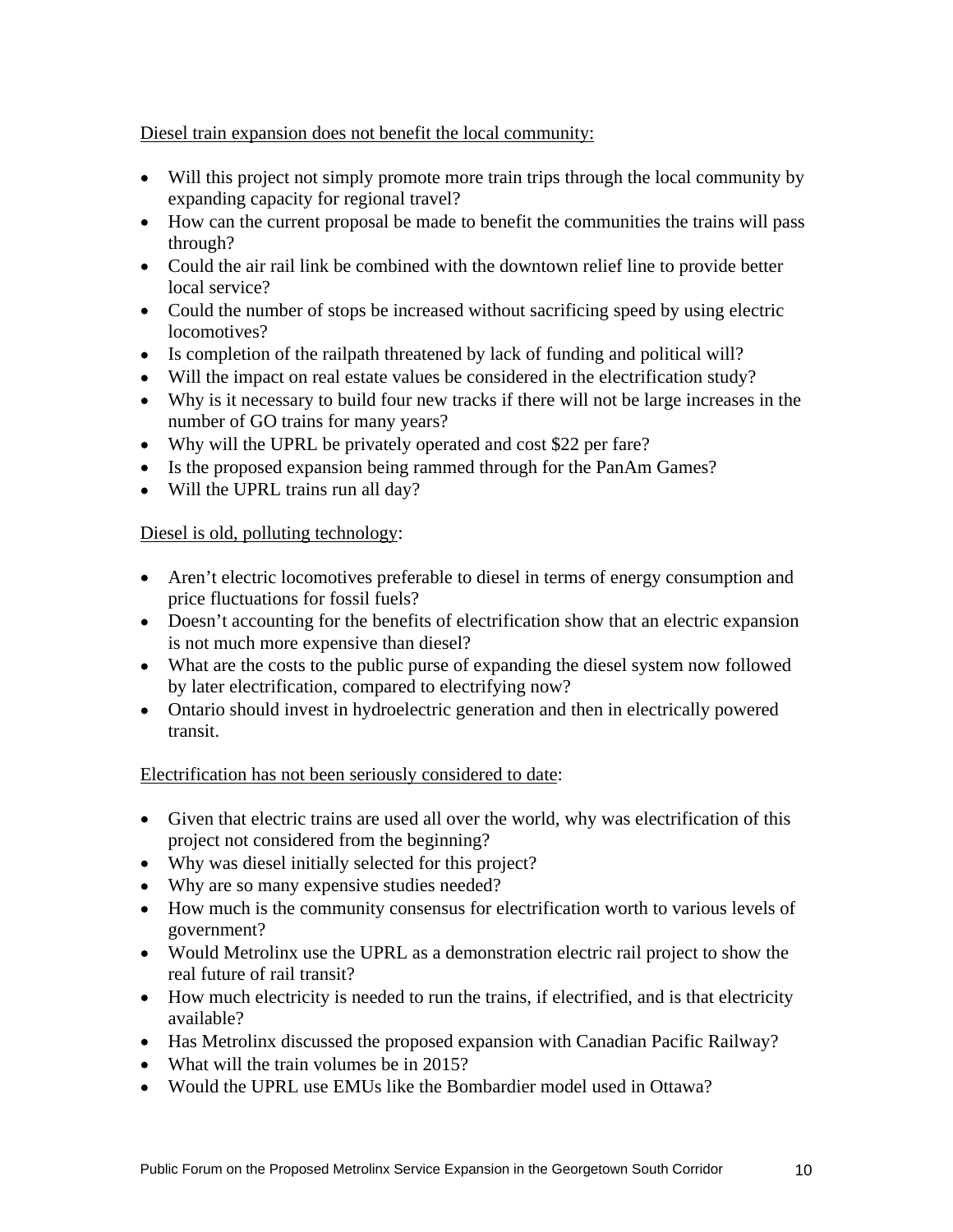# **Actions and Commitments**

At the end of the evening, a commitment was made for the City to track various issues and questions that should be resolved by Metrolinx through the GO System Electrification Study. Metrolinx agreed to formally respond to the questions.

Based on discussions at the March 22, 2010 Public Forum, the issues to be evaluated in the GO System Electrification Study are:

- Costs of diesel versus electric expansion on the Georgetown South Corridor;
- Costs of diesel expansion followed by later electrification on the Georgetown South Corridor;
- Energy efficiency of each technology option;
- Vulnerability of each technology option to peak oil and price increases;
- Availability of electricity generation and distribution capacity for electrification;
- Health care costs of air quality impacts associated with each technology option, with consideration of vulnerable subpopulations;
- Health and environmental risks associated with emissions control for diesel locomotives;
- Economic benefits to the local community of each technology option;
- Impacts on real estate values of each technology option; and,
- Potential for increasing the number of stops on the Georgetown South Corridor with each technology option.

A commitment was also made to hold another public forum to discuss the draft results of the GO System Electrification Study when they are made available for public review. Metrolinx agreed to this commitment.